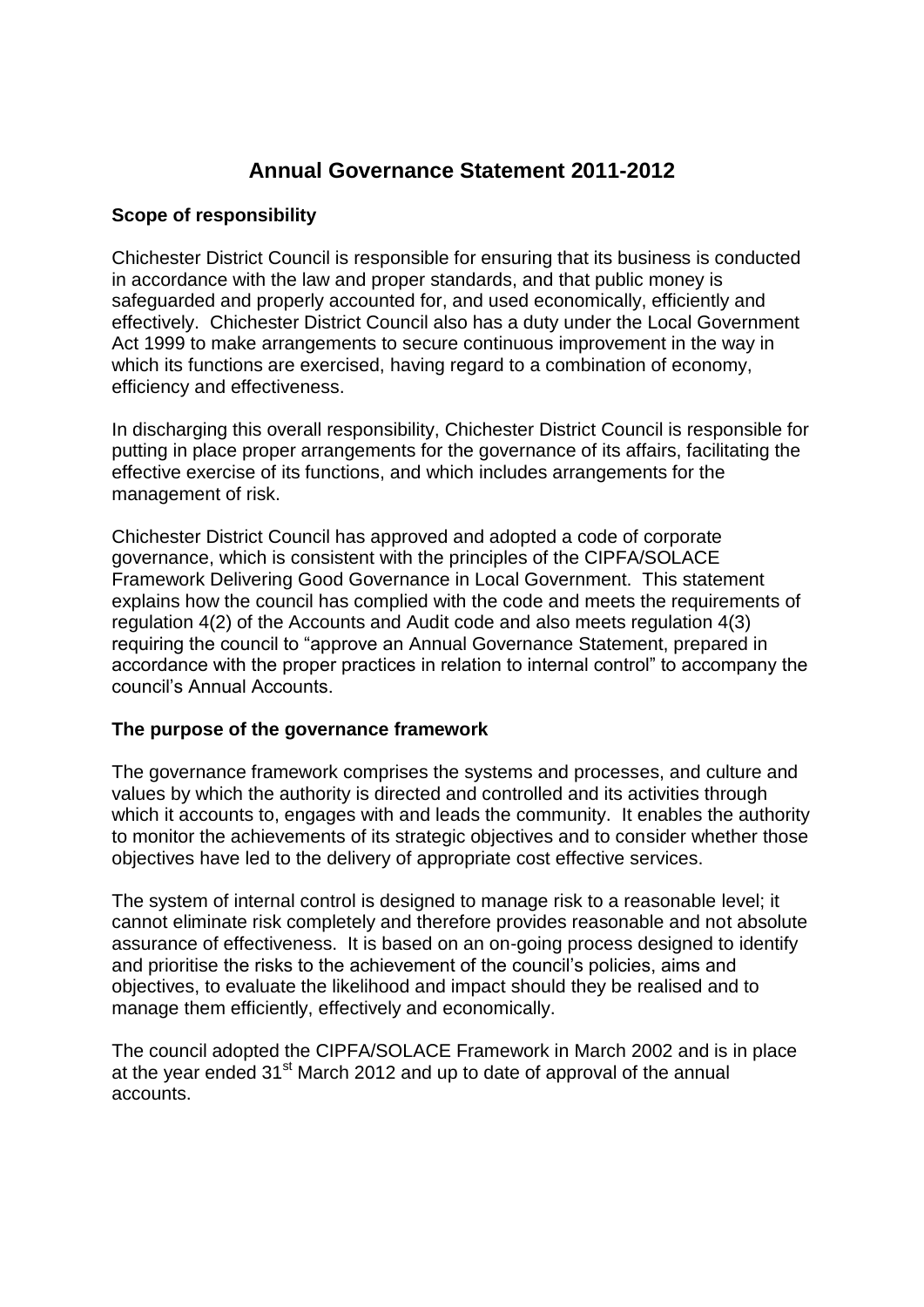#### **The governance framework**

#### **Determining the council's purpose, its vision for the local area and intended outcomes for the Community**

Although the Sustainable Community Strategy for Chichester District 2009-2026 is no longer a statutory document the council continues to be informed by the priorities identified in it. These are developed further through the corporate plan that sets out the council's contribution to this partnership document. The council measures its key priorities by a range of performance indicators which are set out within the Corporate Plan and monitored through Covalent the council's performance monitoring software. Reports on the progress of these performance indicators are available on the council's internet site. In addition the Sustainable Community Strategy sets the vision for working in Partnerships with other local and national organisations supported by the Local Strategic Partnership (LSP) – Chichester in Partnership, including the publication of a consultation exercise undertaken with partners and stakeholders on behalf of the Local Strategic Partnership in 2008.

The council has a Corporate Complaint Procedure, forms and guidance for which is available on the council's website. Results of complaints investigated together with the report on all complaints dealt with by the Local Government Ombudsman are reported annually to the Corporate Governance and Audit Committee.

Cabinet agreed the key financial principles of the 5 year financial strategy, which included continuing to review the council's costs in order to find further savings. A number of value for money studies and service reviews were carried out identifying efficiency savings. All savings found are reported on the member's bulletin board.

The council publishes its Annual Financial Accounts in accordance with the CIPFA guidelines and is committed to rebalancing public finances through a series of expenditure cuts. Uncertainty surrounds the current economic and financial climate and in particular public sector spending plans and it is clear that significant cuts of government funding to local councils will follow in 2012-2013 onwards.

The council continues to track national events, quantifying local impact and taking early action to manage the impact. It is prudent that the council takes proactive management and starts preparing resilient budgets for future years. The objective is to put the council in the best possible position to deal with the financial issues it faces whilst still protecting the most vulnerable members of the community. It is important that the issues and the scale of the financial position are understood and the council is committed to finding solutions and options. As a result a risk analysis of the major financial issues potentially impacting on the councils finances over the next 5 years has been undertaken and is regularly updated as information emerges.

In November 2010 Cabinet received a report on "Transforming public services in Chichester District" when a new service model setting out the service requirement to meet the needs of the community in the context of the changing financial and policy environment was adopted. A number of services were identified outside of the model and consequently Assistant Directors were charged with reporting how the services outside the model could be disinvested and bring a report to Cabinet on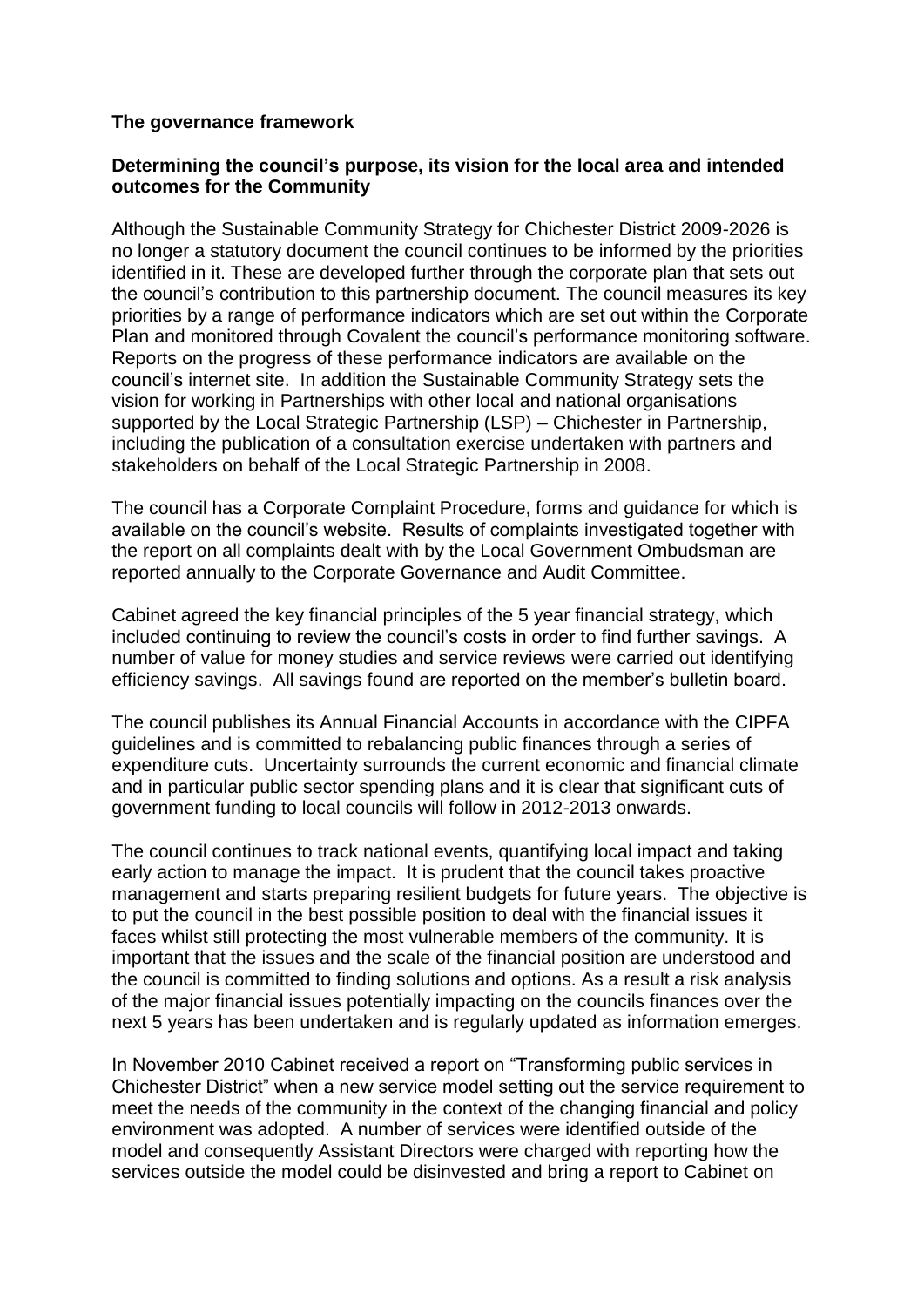how this could be achieved. These reports identified services that could be scaled down or provided differently to minimise the cost and savings identified.

#### **Members and Officers working together to achieve a common purpose with clearly defined functions and roles.**

The council's Constitution clearly defines the roles and responsibilities of the Chief Executive, Chief and Senior Officers, Members and Committees and outlines procedural standards, scheme of delegation and protocol on Member/Officer relations. Any change to the Constitution is subject to Cabinet approval. The Leader, Cabinet Members and the Committee Chairmen and deputies receive verbal briefings from the Senior Officers on a regular basis and all Members receive monthly bulletins through the council's intranet site.

The Monitoring Officer (District Solicitor) who was responsible for legal compliance and worked with departments to advise on legal issues left the council in November 2011 and for two months the Director of Corporate Services was appointed Monitoring Officer until the Chief Executive retired in December 2011. The Director of Corporate Services was then appointed the role of Head of Paid Services in the interim, and the Principal Solicitor was appointed Monitoring Officer. In March 2012 Full Council confirmed the appointment of the Director of Corporate Services to the position of Chief Executive and the Principal Solicitor as the council's Monitoring Officer. Following a management restructure the post of Director of Corporate Services was removed and the number of Directors was reduced from four to three.

The District Treasurer is the assigned Section 151 Officer; overall financial responsibilities for this role are detailed within the Constitution. In 2010 CIPFA produced a statement on the "Role of the Chief Financial Officer in Local Government"; the council conforms with the statement in all aspects except for the District Treasurer sitting on the management team. The District Treasurer reports directly to the Chief Executive providing a degree of independence and attends committees and management team meetings when necessary.

The Partnership Toolkit provides guidance around working in Partnership. A central register of all partnerships is maintained so that governance arrangements can be monitored. A working group of staff and members from the Corporate Governance and Audit Committee has been set up for 2012/2013 to closely scrutinise a sample of Partnerships on this register and report on their findings.

# **Promoting our Values and Upholding High Standards of Conduct and Behaviour**

The culture of the organisation is founded upon good organisational performance, external recognition, high staff morale and good employee attitude to internal controls. The Workforce Development Plan 2010-2014 sets the tone of the council's respect agenda while the Constitution incorporates a Member's and Employees Code of Conduct and a protocol on Members/staff relations. Members conduct is monitored by the Standards Committee who also investigates allegations of misconduct by Parish Councillors. There is a complaints procedure in place for the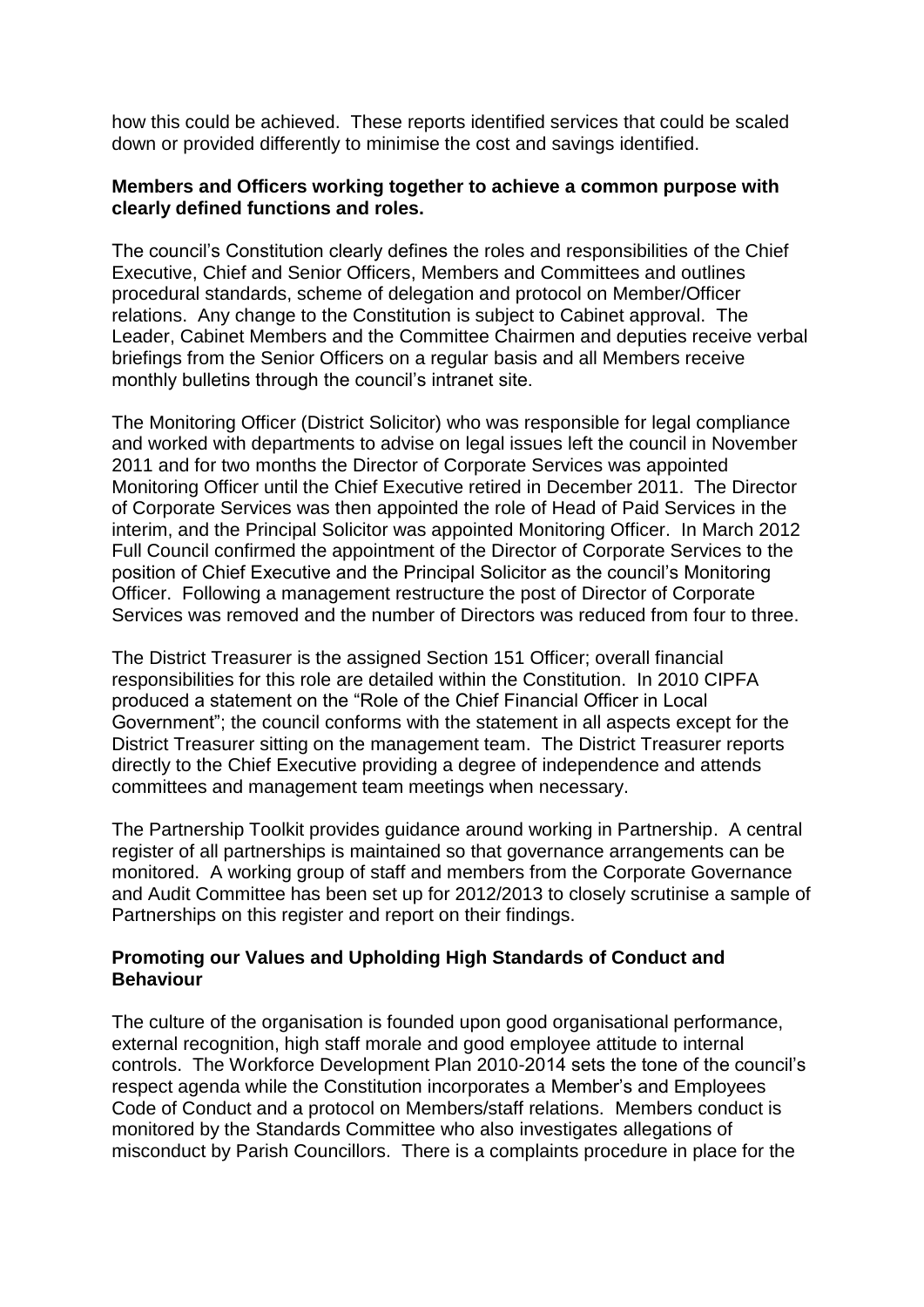council to receive and investigate any complaints made against its Members or staff as well as a Register of Interests.

The council takes fraud and corruption and maladministration very seriously, the culture of the council sets the foundation for the prevention of fraud and corruption by creating an environment that is based upon openness and honesty in all council activities and has the following policies in place, which aim to prevent or deal with such occurrences.

- Anti-Fraud and Corruption Policy
- Whistleblowing Policy There were no Whistleblowing cases in 2011-2012
- HR Policies regarding discipline of staff The number of staff dismissed in 2011-2012 was four; none of the cases were due to a breach in governance. Three were due to conduct and one related to sickness.

The council's Anti-Fraud and Corruption Policy is reviewed annually and any amendments are subject to the approval of the Corporate Governance and Audit Committee.

# **Taking informed and transparent decisions and managing risk**

The Constitution sets out the process for policy and decision-making, the majority of reports presented to committees are reviewed by the Director of Corporate Services, and latterly the Chief Executive, this responsibility has now passed to the Director of Support Services and Economy.

All cabinet reports are also reviewed by Legal & Finance before they are presented to the committee to ensure accuracy, the District Treasurer & Monitoring Officer will attend if required, answering specific questions raised by Members.

The council's risk register is reviewed regularly and presented to the Corporate Management Team (CMT). Job descriptions of Senior Officers reflect their "Risk Management Responsibilities" and Internal Audit's Annual Audit Plan is drawn up using a risk-based approach, commenting on Risk Management in the area under review in their report. On an annual basis the council's Risk Register which includes new and emerging risks is presented to the Corporate Governance and Audit Committee, the last report was presented in March 2012. The three highest risks identified in the Corporate Risk Register were:-

- The impact on the council of future grant settlement calculations
- Continuation of the current recession and loss of external income streams
- Local development framework failure to gain approval on LDF and housing requirement consensus

Following the March 2012 Corporate Governance & Audit Committee it was agreed to set up a task and finish group of officers and Members to review any new risks and to review the risk register. In a separate exercise Zurich, the Councils Insurers are looking at strategic risks, these will be fed into the review currently being undertaken by the task and finish group.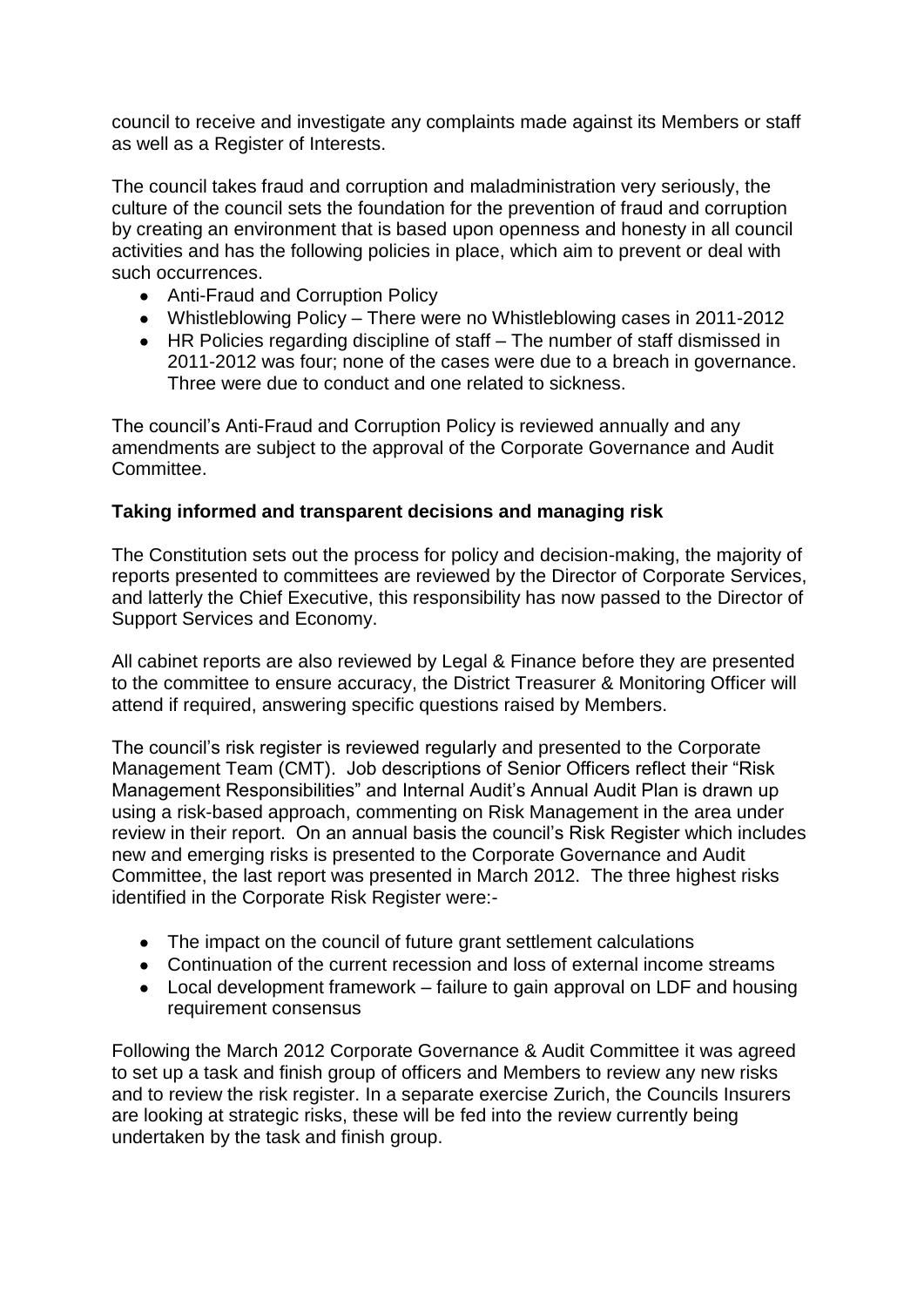Major projects incorporate a full risk assessment prior to action being taken. As the project progresses a risk assessment is included in the Project Initiation Document (PID) to committee and during the project risks are reviewed and updated on a regular basis.

In terms of Business Continuity a Business Impact Analysis has taken place, which will enable the Directors and Managers to prioritise planning of business continuity and core service delivery in the event of a major incident affecting the council's services. This is due to be updated this financial year. No formal testing of the major systems has been undertaken in 2011-2012, however, desktop reviews have been undertaken in most areas. A report on the functionality and use of Shadow Planner, which is the council's business continuity software, was taken to the Corporate Governance and Audit Committee in March 2012 An upgrade of the Shadow Planner software has taken place and further training will be undertaken. There is still some concern as to whether the system is working properly.

# **Effective Management – Capacity and capability of Members and Officers**

A comprehensive induction and training programme exists for officers and Members. New and existing Members of the council attended a Member Induction programme, which was undertaken following the local elections. The comprehensive training programme incorporated dealing and understanding new and current legislation, understanding their role as a ward member and developing their personal skills. Training programmes for staff are incorporated into staff appraisals and development programmes.

Performance issues relating to Projects and Schemes are reported to the Outcomes Management Group by exception and placed on the council's website and Knowledge Hub, an electronic forum to post and discuss issues relating to the council's business and policy. Job descriptions for key officers have specifications that match the legislative requirements of their role.

#### **Engaging with local people and other stakeholders to ensure robust accountability**

The council's committee meetings are held in public, the press and public are only excluded when the report is presented as a Part 2 item in accordance with Part 1 of Schedule 12A to the Local Government Act 1972.

The council publishes its vision, strategy, plans and performance information within the Annual Report which is subject to scrutiny from the Overview and Scrutiny Committee. This, along with the Annual Statement of Accounts, disclosure of spend over £500 with officer remuneration and the Senior Staff pay policy is published and made available to the public.

An e-petition was received in November 2011 and considered by Full Council in February 2012. The petition was relating to the proposal to introduce car parking charges on Sundays in city centre car parks. Since then the Localism Act has removed the requirement for a facility to be made available for members of the public to create e-petitions along with the requirement for a scheme to be in place for the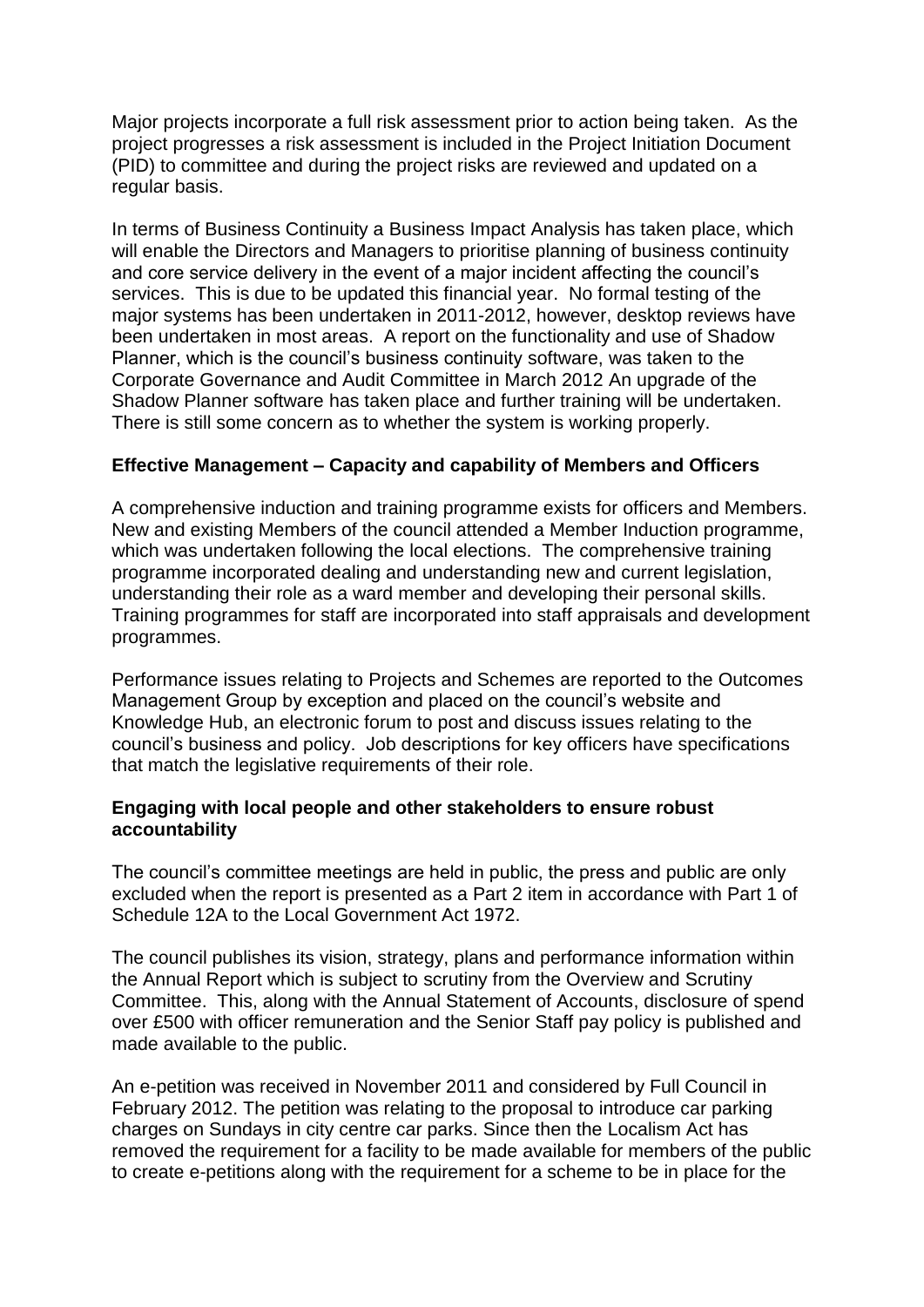handling of paper petitions. Cabinet and Full Council considered a review of the petition scheme and the implementations following the enactment of the Act. The decision was taken that the petition scheme should remain in place and that the electronic facility would be retained for the final year of the contract. A further review was carried out in July 2012 to determine the future of the petition scheme and the epetition facility once the contact has ended (in December 2013).

On-line consultations methods have progressed during the year, with the introduction of e-forms to enable individuals to complete surveys online. Further on-line facilities have been introduced to improve engagement. This has included Facebook and Twitter, along with greater use of the website for promotion of engagement activities.

Online polls have continued to be used, this allows members of the public to provide their views on a range of topics that the council are involved with.

Consultations continue to be carried out, these include: Westgate Leisure Centre - Gym Survey Bracklesham Beach – Beachfront management survey Smarter Choices – Stockbridge consultation

Community Forums - Regular meetings with Parish Councils have continued at forum level over the year. These meetings are held quarterly and provide a mechanism to engage with the parishes and to communicate information collectively.

Twitter day – a full day of tweeting was held to promote some of the activities of the authority, this generated feedback from the public.

Training has been provided to all Managers relating to both social media and engagement and for Judicial Reviews in particular relating to consultation and engagement.

The council continues with its work on Youth Engagement, the Community Wardens main areas of activity are encouraging and increasing community involvement, dealing with environmental issues (e.g. graffiti, litter, abandoned cars, dog fouling etc.) within the area by working with appropriate agencies working with police, police community support officers (PCSOs) and local communities to reduce crime, antisocial behaviour and fear of crime in the area including providing intelligence and evidence to the police and acting as a professional witness.

Sport development provide sport and leisure activities and events to increase opportunities for participation in sport and physical activity and improvement to health delivered directly and in partnership with other sports and leisure providers.

#### **Review of effectiveness**

The council has responsibility to review the effectiveness of its governance framework. The review of the effectiveness is undertaken by the work of the Corporate Management Team and the Directors who have responsibility for the development and maintenance of the governance environment. The Principal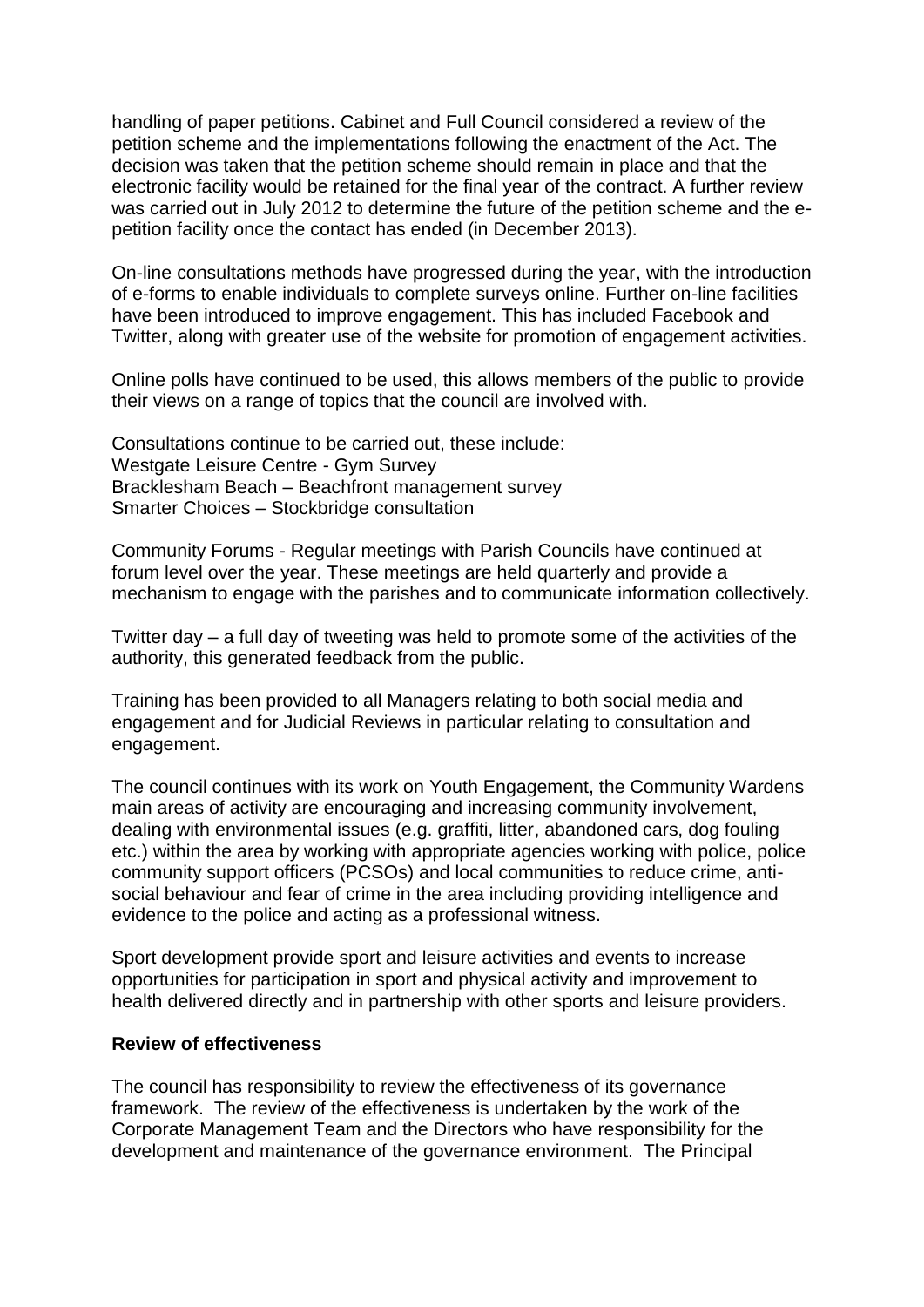Auditor's annual report and comments made by the external auditor also adds to the effectiveness of the governance framework at the council.

The process that has been applied in maintaining and reviewing the system of governance includes the following elements:-

The council adopted a constitution to ensure it is efficient, transparent, and accountable to local people. Some of these processes are required by law; others are based on decisions made by the council. It is the responsibility of the councils Monitoring Officer who reviews the constitution as and when required to ensure that it continues to operate effectively. Amendments are subject to approval by the council.

The council is made up of 48 Council Members four of these Members take up the roles of Leader and Deputy Leader of the council, Chairman and Deputy Chairman, in addition there are five Cabinet Members appointed with specific areas of responsibility.

There is an Overview and Scrutiny Committee which has the authority to require explanations from senior staff, committee / panel / forum chairmen or any councillor in discharging their responsibilities as well as other organisations. They receive reports on performance in order to assist them in their duties and consider all Cabinet decisions under the terms of the call in provisions. In addition to our own Scrutiny function the Council takes place in country wide joint scrutiny on issues of common interest.

In addition to the responsibilities outlined within the statement, the Corporate Governance and Audit Committee also has responsibilities for, control and monitoring arrangements for risk; review and determine the Internal Audit priorities based on the Governance issues and the risks assessments made; review progress / effectiveness and probity of Corporate Governance within the authority; report to full Council on significant issues or concerns raised; review and make recommendations to Cabinet and the council on the council's financial regulations and contract standing orders; consider reports from the District Treasurer on the council's financial control system, the council's insurance policies and self-insurance arrangements; monitor the operation of the Members Allowance scheme, approve annually the final accounts of the council and as required to monitor the efficiency of the council's services. The Corporate Governance & Audit Committee meet four times during the year, increasing to five from 2012/2013, to consider regular reports from Internal Audit on system reviews, reports from the District Treasurer and Accountancy Services Manager in addition to Annual Audit and inspection letters from the External Auditor.

The Standards Committee has met once in the year 2011/2012. Following the Localism Bill the Council agreed to set up a Standards task and finish group to look at the future workings of the standards regime and also to determine a terms of reference which will be sent to Full Council for approval. Once approved it is the intention to increase the number of members and to have independent members on the committee.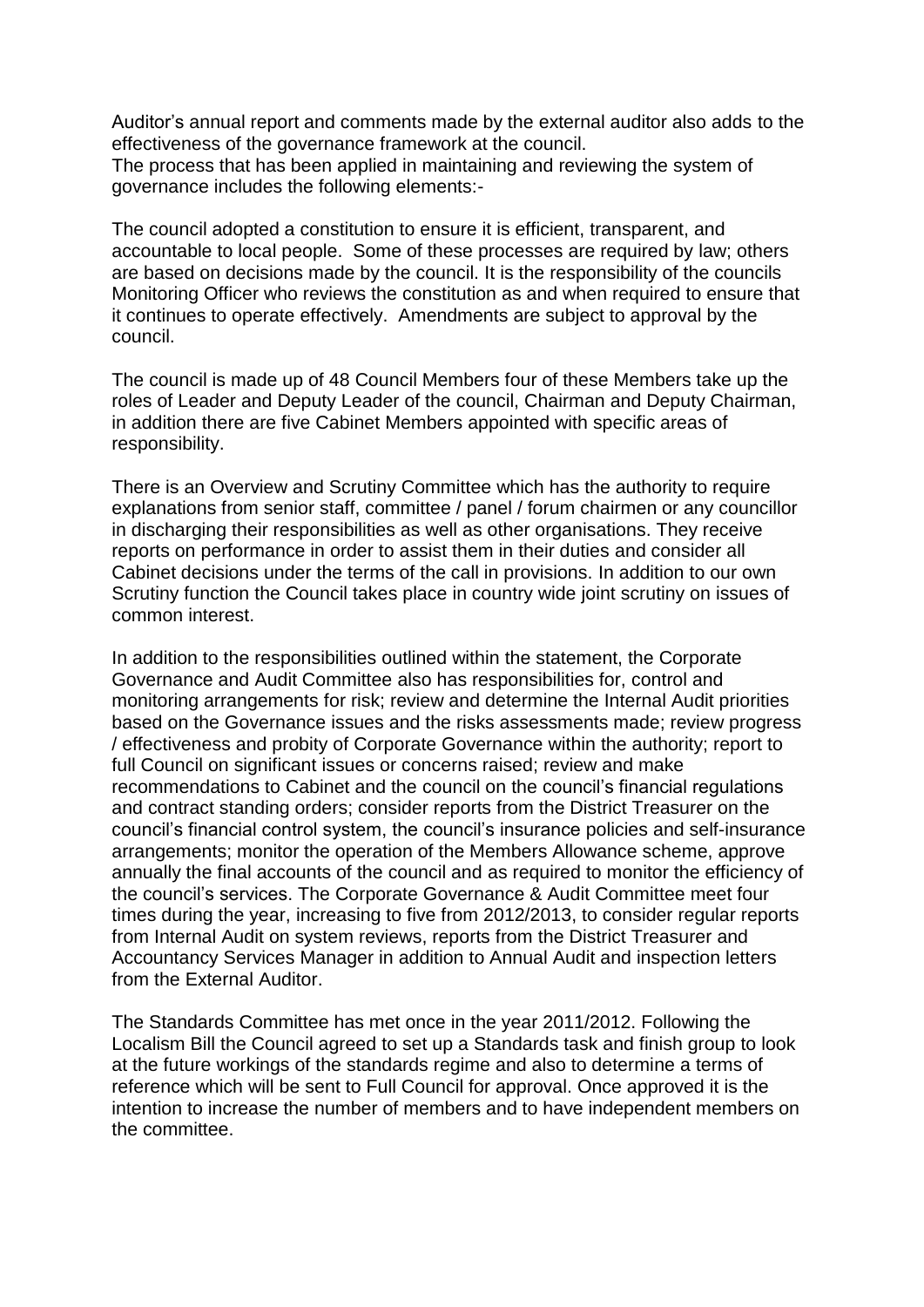Internal Audit are responsible for reviewing the council's internal control system by reporting and where necessary making recommendations to management. Internal Audit reviews are designed to assess the effectiveness of the internal controls on which the council relies for managing risk. Each year an annual audit plan is approved by the Corporate Governance & Audit Committee an update of the plan is reported to committee at each of the meetings. In their annual report Internal Audit is required to report on the effectiveness of the section. Internal Audit reports on the three year plan and the annual plan. The make-up of the section, the number of audits that have been undertaken during the year, and any non-programmed work undertaken; this is agreed with the Chairman of Corporate Governance & Audit Committee in certain circumstances.

# **Governance Issues & Risks**

| <b>Risk</b>                                                                         | <b>Mitigating Action</b>                                                                                                                                                                                                                                                                                                                                                                                                                                                                   | Responsibility                                         | Target date                                                                                                     |
|-------------------------------------------------------------------------------------|--------------------------------------------------------------------------------------------------------------------------------------------------------------------------------------------------------------------------------------------------------------------------------------------------------------------------------------------------------------------------------------------------------------------------------------------------------------------------------------------|--------------------------------------------------------|-----------------------------------------------------------------------------------------------------------------|
| The impact on the<br>Council and the<br>future Grant<br>settlement<br>calculation.  | The Council has identified<br>likely reductions from<br>government and from local<br>income streams. The report<br>to cabinet "Transformation of<br><b>Council Services"</b><br>emphasised the need to<br>continue to plan for the future<br>and to be able to "flex the<br>model" should the need arise.<br>In considering planning<br>arrangements there is a 5<br>year risk matrix that<br>considers revenue<br>implications and a 5 year<br>model that considers Capital<br>resources. |                                                        | Services deemed<br>"outside the                                                                                 |
| Continuation of the<br>current recession<br>and loss of external<br>income streams. |                                                                                                                                                                                                                                                                                                                                                                                                                                                                                            | CMT, District<br>Treasurer &<br>Cabinet                | model" to be<br>disinvested from<br>April 2012.<br>Financial<br>monitoring is on-<br>going.                     |
| <b>Business Continuity</b>                                                          | A report was undertaken on<br>the use of Shadow Planner<br>which is Business Continuity<br>Software used by the<br>Council. The report identified<br>that Shadow Planner is not<br>working as it should. An<br>upgraded version of the<br><b>Shadow Planner software</b><br>has been released and<br>training is being rolled out to<br><b>Business Continuity</b><br><b>Administrators, Business</b><br>Continuity has been identified<br>as one of our major risks. A                    | Chief<br>Executive<br>Director /<br>Service<br>Manager | <b>Internal Audit</b><br>report - March<br>2012.<br>System control<br>improvements<br>recommended -<br>On-going |

The issues that the Council identified as risks in 2011-2012 are detailed below: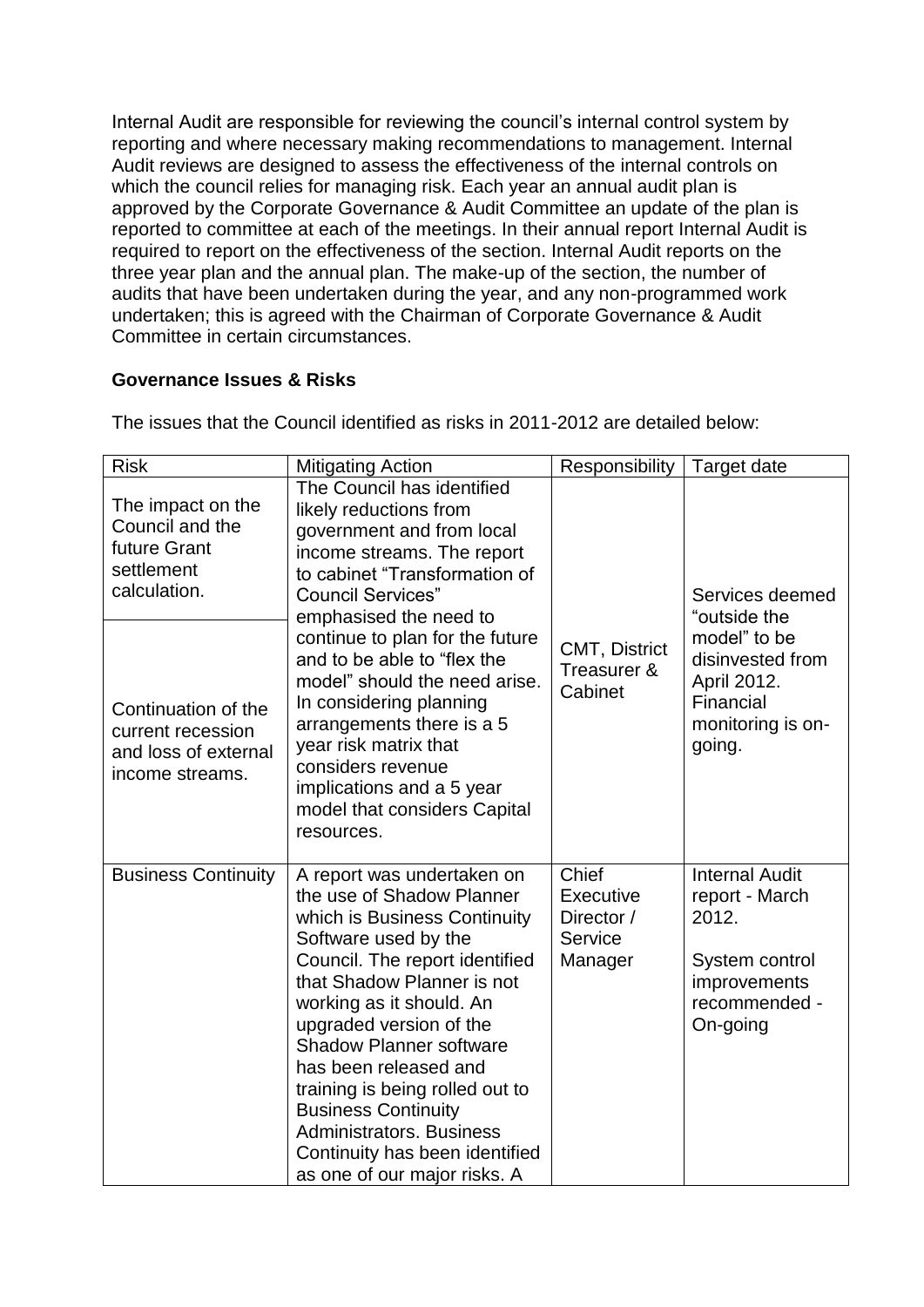|                                                                                                | report will be presented to<br>Corporate Governance &<br><b>Audit Committee in January</b><br>2013.                                                                                                                                                                                                                                                                                                                                                                                                                                                                                                                     |                                              |                                                                                                                                                                                                                                          |
|------------------------------------------------------------------------------------------------|-------------------------------------------------------------------------------------------------------------------------------------------------------------------------------------------------------------------------------------------------------------------------------------------------------------------------------------------------------------------------------------------------------------------------------------------------------------------------------------------------------------------------------------------------------------------------------------------------------------------------|----------------------------------------------|------------------------------------------------------------------------------------------------------------------------------------------------------------------------------------------------------------------------------------------|
| <b>Westgate Centre</b><br><b>Carbon Trust</b><br>contract.                                     | A detailed investigation was<br>undertaken by Internal Audit<br>regarding the contract award<br>& delivery reported to Cabinet<br>& CGAC in 2011. There is<br>still a problem with the<br>operation of the CHP's<br>(Combined Heat and Power<br>Engines) this is subject to a<br>follow up which has been<br>commissioned. The<br>recommendation relating to<br>Procurement training has not<br>taken place but arrangements<br>are being made.<br>The Consultant's report is<br>due in October 2012. This<br>report will set out the actions<br>needed to remedy the<br>situation and will be<br>presented to Cabinet. | Cabinet /<br>Council and<br><b>CMT</b>       | <b>Report Sept</b><br>2011,<br>Some of the<br>recommendations<br>still to be<br>implemented, and<br>the functionality<br>of the Combined<br><b>Heat and Power</b><br>Engines (CHP's)<br>still needs to be<br>investigated. On-<br>going. |
| <b>Building Control</b><br>where due to a<br>systems error<br>invoices had not<br>been raised. | A detailed review of the<br>raising of invoices was<br>undertaken in 2010/2011 and<br>was reported to the<br>Corporate Governance &<br><b>Audit Committee in</b><br>September 2011. Some of<br>the recommendations made<br>have taken time to be                                                                                                                                                                                                                                                                                                                                                                        | Director /<br>Service<br>Manager             | <b>Internal Audit</b><br>Report - Sept<br>2011.<br>Some of the<br>recommendations<br>still to be                                                                                                                                         |
|                                                                                                | implemented in full. The last<br>recommendation relating to<br>an interface between Uniform<br>and Financials is at present<br>being tested before going<br>live. Internal Audit are<br>tracking the progress which is<br>being made and reporting to<br>the Corporate Governance &<br>Audit Committee.                                                                                                                                                                                                                                                                                                                 |                                              | implemented -<br>On-going                                                                                                                                                                                                                |
| New Legislative<br>Requirements.                                                               | The government are currently<br>consulting on a range of new<br>proposals. Service managers                                                                                                                                                                                                                                                                                                                                                                                                                                                                                                                             | CMT, Service<br>Managers,<br><b>District</b> | On-going                                                                                                                                                                                                                                 |